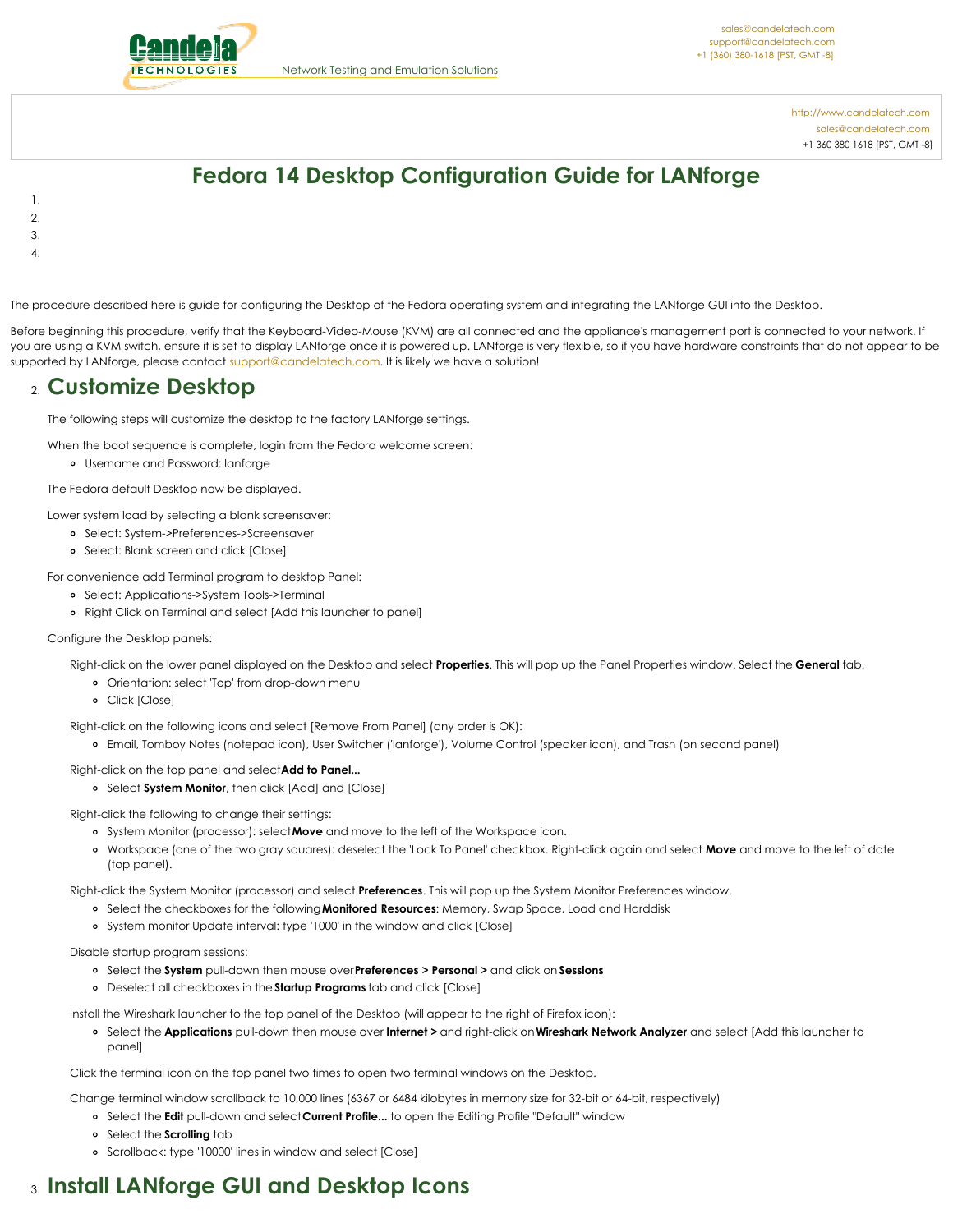- As root, change directory to the LANforge GUI install directory for the installed release which is, by default, /home/lanforge/LANforgeGUI\_x.y.z where x.y.z represents the release version:
	- \$ su -
	- # cd /home/lanforge/LANforgeGUI\_5.1.8
- o Install the Desktop icons as root:
	- # ./lfgui\_install.bash

### 4. **Appendix A: A Complete List of Service Run Levels**

All services for a LANforge system are listed here.

- A complete list of services for all levels is returned by running the following command as root:
	- # chkconfig --list
	- Services can be turned on or off for all levels with the following command (example) as root: # chkconfig --level 2345 NetworkManager off

| Service<br>Name | Run Level          |             |                               |             |  |
|-----------------|--------------------|-------------|-------------------------------|-------------|--|
|                 | default            |             | LANforge (* modified)         |             |  |
| ConsoleKit      | $3:$ on            | 5:on        | $3:$ on                       | $5:$ on     |  |
| NetworkManager  | $3:$ on<br>$4:$ on | 5:on        | $*3:$ off<br>$4:$ of $f$<br>Т | $5:$ off    |  |
| acpid           | $3:$ on            | 5:on        | $3:$ on                       | 5:on        |  |
| anacron         | $3:$ on            | $5:$ on     | $3:$ on                       | $5:$ on     |  |
| atd             | $3:$ on            | 5:on        | $3:$ on                       | 5:on        |  |
| auditd          | $3:$ on            | 5:on        | $3:$ on                       | 5:on        |  |
| autofs          | $3:$ on            | 5:on        | $3:$ on                       | 5:on        |  |
| avahi-daemon    | $3:$ on            | 5:on        | $*3:$ off                     | $*5:$ off   |  |
| backuppc        | $3:$ of $f$        | $5:$ of $f$ | $3:$ off<br>Т                 | $5:$ of $f$ |  |
| bluetooth       | $3:$ on            | 5:on        | $*3:$ off                     | $*5:$ off   |  |
| btseed          | $3:$ of $f$        | $5:$ of $f$ | $3:$ of $f$                   | $5:$ of $f$ |  |
| bttrack         | $3:$ of $f$        | $5:$ of $f$ | $3:$ of $f$                   | $5:$ off    |  |
| capi            | $3:$ of $f$        | $5:$ of $f$ | $3:$ of $f$<br>L              | $5:$ off    |  |
| chargen-dgram   | $3:$ of $f$        | 5:NA        | $3:$ of $f$                   | 5:NA        |  |
| chargen-stream  | $3:$ of $f$        | 5:NA        | $3:$ of $f$                   | 5:NA        |  |
| cpuspeed        | $3:$ on            | 5:on        | $*3:$ off                     | $*5:$ off   |  |
| crond           | $3:$ on            | 5:on        | $3:$ on                       | 5:on        |  |
| cups            | $3:$ on            | 5:on        | $*3:$ off                     | $*5:$ off   |  |
| <b>CVS</b>      | $3:$ of $f$        | 5:NA        | $3:$ of $f$                   | 5:NA        |  |
| daytime-dgram   | $3:$ of $f$        | 5:NA        | $3:$ of $f$                   | 5:NA        |  |
| daytime-stream  | $3:$ of $f$        | 5:NA        | $3:$ of $f$                   | 5:NA        |  |
| dc client       | $3:$ of $f$        | $5:$ of $f$ | $3:$ of $f$<br>L              | $5:$ of $f$ |  |
| dc server       | $3:$ of $f$        | $5:$ of $f$ | $3:$ of $f$<br>L              | $5:$ off    |  |
| dhcpd           | $3:$ on            | 5:on        | $*3:$ off                     | $*5:$ of f  |  |
| dhcrelay        | $3:$ on            | 5:on        | $*3:$ off                     | $*5:$ of f  |  |
| discard-dgram   | $3:$ of $f$        | 5:NA        | $3:$ of $f$                   | 5:NA        |  |
| discard-stream  | $3:$ of $f$        | 5:NA        | $3:$ of $f$                   | 5:NA        |  |
| dnsmasq         | $3:$ of $f$        | $5:$ off    | $3:$ of $f$<br>L              | $5:$ off    |  |
| dovecot         | $3:$ of $f$        | $5:$ off    | $3:$ of $f$<br>$\mathbf{L}$   | $5:$ of $f$ |  |
| dund            | $3:$ of $f$        | $5:$ of $f$ | $3:$ of $f$                   | $5:$ of $f$ |  |
| echo-dqram      | $3:$ of $f$        | 5:NA        | $3:$ of $f$                   | 5:NA        |  |
| echo-stream     | $3:$ of $f$        | 5:NA        | $3:$ of $f$                   | 5:NA        |  |
| firstboot       | $3:$ on            | 5:on        | T<br>$*3:$ off                | $*5:$ off   |  |
| fuse            | $3:$ of $f$        | $5:$ of $f$ | $3:$ of $f$<br>L              | $5:$ off    |  |
| qpm             | $3:$ on            | $5:$ off    | $3:$ of $f$                   | $5:$ of $f$ |  |
| haldaemon       | $3:$ on            | 5:on        | $3:$ on                       | 5:on        |  |
| httpd           | $3:$ of $f$        | $5:$ of $f$ | $3:$ of $f$                   | $5:$ of $f$ |  |
| innd            | $3:$ of $f$        | $5:$ of $f$ | $3:$ of $f$<br>L              | $5:$ of $f$ |  |
| ip6tables       | $3:$ on            | 5:on        | $*3:$ off                     | $*5:$ off   |  |
| iptables        | $3:$ on            | 5:on        | $*3:$ off                     | $*5:$ off   |  |
| irda            | $3:$ of $f$        | $5:$ of $f$ | $3:$ of $f$                   | $5:$ of $f$ |  |
| irqbalance      | $3:$ on            | 5:on        | $3:$ on                       | 5:on        |  |
| iscsi           | $3:$ on            | 5:on        | $*3:$ off                     | $*5:$ off   |  |
| iscsid          | $3:$ on            | 5:on        | $*3:$ off                     | $*5:$ off   |  |
| isdn            | $3:$ on            | 5:on        | $*3:$ off                     | $*5:$ off   |  |
| kudzu           | $3:$ on            | 5:on        | $3:$ on                       | 5:on        |  |
|                 |                    |             |                               |             |  |
| ldap            | $3:$ of $f$        | $5:$ of $f$ | $3:$ of $f$                   | $5:$ of $f$ |  |
| lm sensors      | $3:$ off           | $5:$ off    | $3:$ of $f$<br>T              | $5:$ off    |  |
| mdmonitor       | $3:$ on            | $5:$ on     | *3:off                        | $*5:$ off   |  |
| messagebus      | 3:on               | $5:$ on     | $3:$ on                       | $5:$ on     |  |
| microcode ctl   | $3:$ on            | $5:$ on     | *3:off                        | *5:off      |  |
| multipathd      | $3:$ off           | $5:$ off    | $3:$ of $f$                   | $5:$ off    |  |
| mysqld          | $3:$ off           | $5:$ of $f$ | $3:$ off                      | 5:off       |  |
| named           | $3:$ off           | $5:$ of $f$ | $3:$ of $f$                   | $5:$ off    |  |
| netconsole      | $3:$ off           | $5:$ off    | $3:$ of $f$                   | $5:$ off    |  |
| netfs           | $3:$ on            | 5:on        | $3:$ on                       | $5:$ on     |  |
| netplugd        | $3:$ off           | $5:$ off    | $3:$ of $f$                   | $5:$ off    |  |
| network         | $3:$ on            | 5:on        | $3:$ on                       | $5:$ on     |  |
| nfs             | $3:$ off           | $5:$ off    | $3:$ of $f$                   | $5:$ off    |  |
| nfslock         | $3:$ on            | 5:on        | $3:$ on                       | 5:on        |  |
| nmb             | $3:$ off           | $5:$ off    | $3:$ off                      | 5:off       |  |
| nscd            | $3:$ off           | $5:$ off    | $3:$ of $f$                   | $5:$ off    |  |
| ntpd            | $3:$ on            | $5:$ on     | $3:$ on                       | $5:$ on     |  |
| openvpn         | 3:off              | $5:$ off    | $3:$ of $f$                   | $5:$ off    |  |
| pand            | $3:$ off           | $5:$ off    | $3:$ of $f$                   | $5:$ off    |  |
| pcscd           | $3:$ on            | $5:$ on     | *3:off                        | *5:off      |  |
| postgresql      | $3:$ off           | $5:$ off    | $3:$ off                      | 5:off       |  |
|                 |                    |             |                               |             |  |